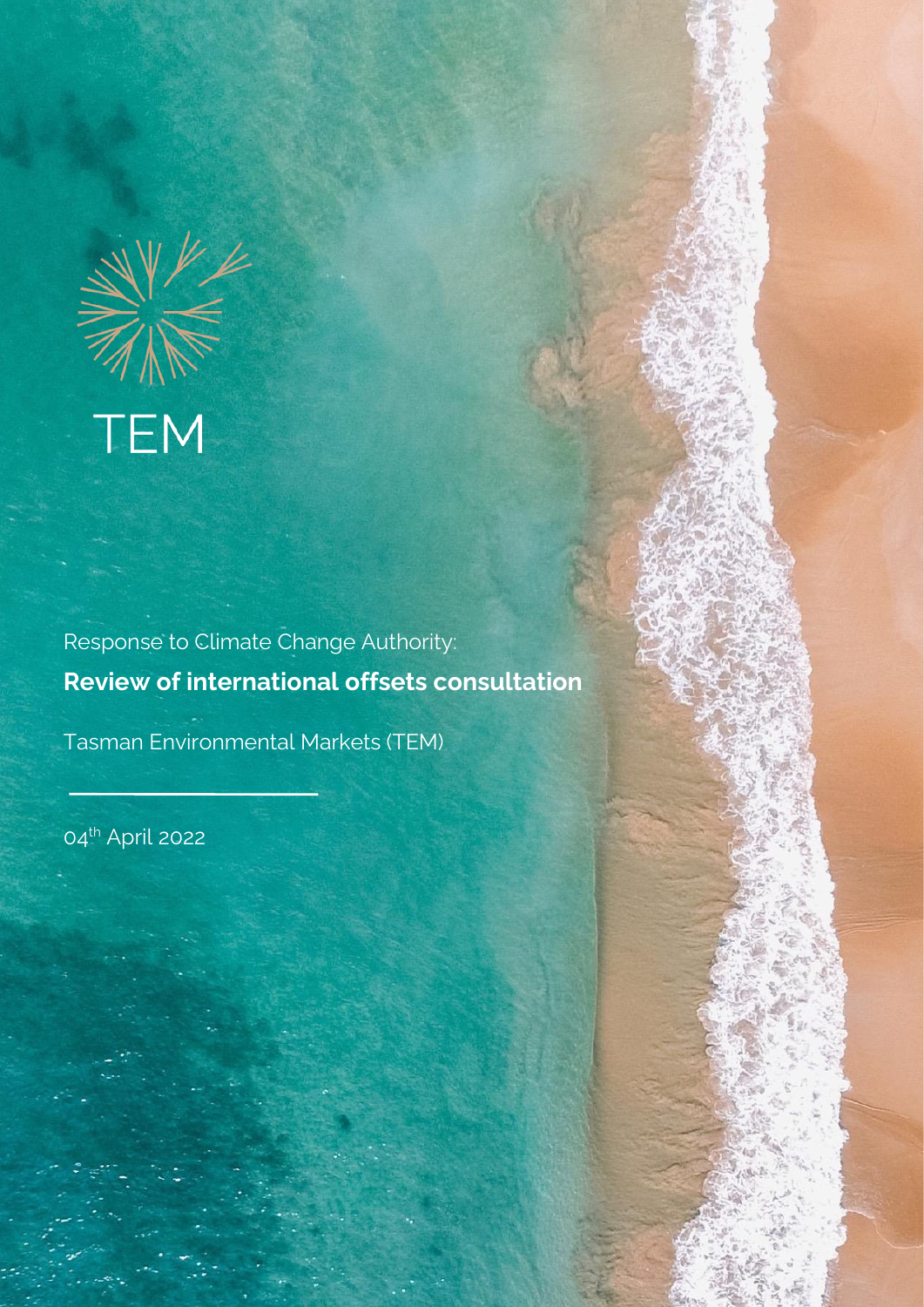#### **SUBMITTING PARTY**

Tasman Environmental Markets Pty. Ltd. ABN 67 168 499 161 (TEM). Suite 1, 651 Victoria Street Abbotsford VIC 3067, Australia

#### **TEM CONTACTS**

Michelle Davey, Commercial Analyst **michelle@tem.com.au** Alexander Lewis, Chief Commercial Officer **[alexander@tem.com.au](mailto:alex@tem.com.au)** David Tow, International Director **[David.tow@tem.com.au](mailto:David.tow@tem.com.au)**

### **IMPORTANT NOTE**

Carbon market participants in Australia who provide financial advice, trade, or make and operate and market in certain types of carbon credit units, or derivatives of these units, require an Australian financial services license (AFSL). Tasman Environmental Markets (TEM) is an authorised representative (CAR 001248300) of TEM Financial Services Pty Limited (ABN 58 142 268 479, AFSL 430036). TEM is authorised to provide financial services to wholesale clients (within the meaning of the Corporations Act 2001). TEM is a Signatory to the Australian Carbon Industry Code of Conduct.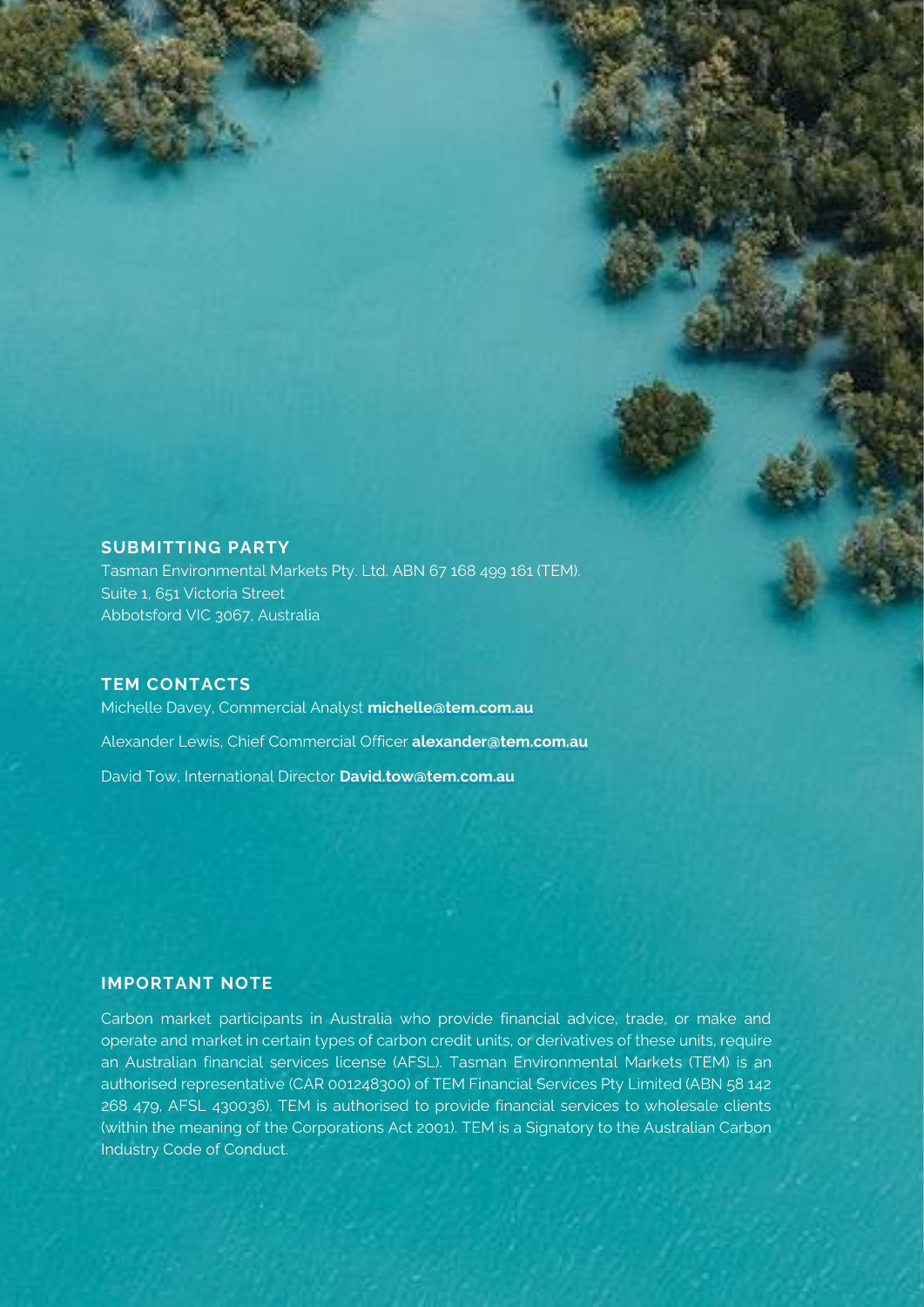

# **CONTENTS**

<span id="page-2-0"></span>

| <b>EXECUTIVE SUMMARY</b> |                                           | $\overline{4}$  |
|--------------------------|-------------------------------------------|-----------------|
|                          | 1. GENERAL QUESTIONS                      | 5               |
|                          | 2. USE OF OFFSETS BY AUSTRALIAN COMPANIES | 7               |
|                          | 3. CRITERIA AND STANDARDS                 | 8               |
| $\mathcal{A}$ .          | <b>GOVERNANCE ARRANGEMENTS</b>            | 9               |
| 5.                       | <b>CO-BENEFITS</b>                        | 10 <sup>°</sup> |
|                          | 6. ADVERSE IMPACTS                        | 11              |
|                          | 7. BROADER IMPLICATIONS                   | 12              |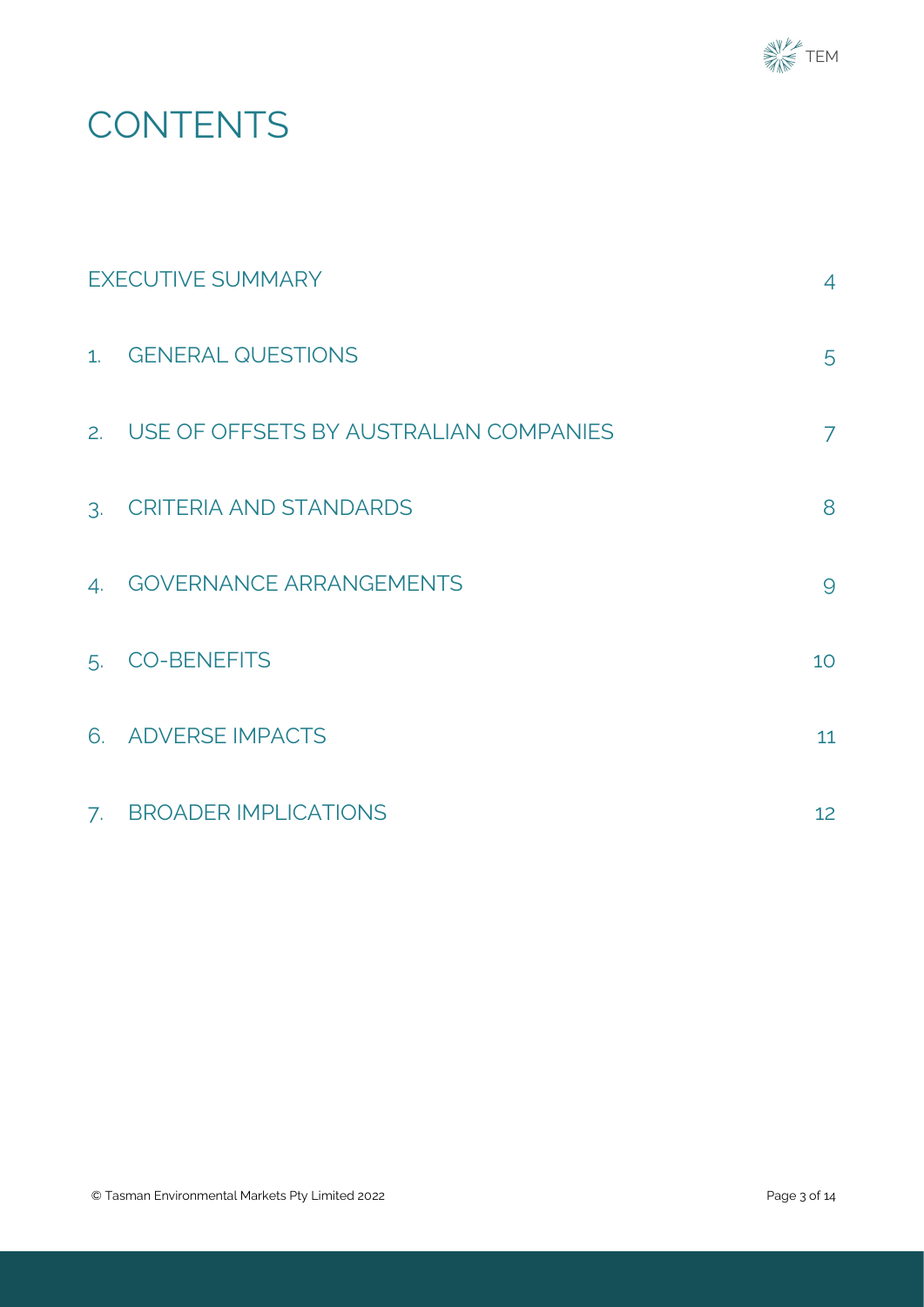

## EXECUTIVE SUMMARY

Addressing Climate Change is an international responsibility requiring international solutions. Many Australian businesses have both global and domestic operations and wish to align their offsetting activities with their supply chains to ensure they are investing back into communities where they are having the greatest impact. Businesses should be allowed to make their own decisions regarding these activities, including where and how to invest in emissions reduction projects, both avoidance and removal, without having this choice constrained.

Australia has an obligation to developing nations, through the decision to ratify the Paris Agreement, to support their decarbonisation and enable progress towards the United Nations Sustainable Development Goals. Investment in carbon offset projects and portfolios enable this, by channelling finance into the transformation of communities, industries, and economies, including co-benefit impacts that go far beyond the narrow band of greenhouse gas emissions.

Carbon offset markets should be used to catalyse investment into global climate change mitigation and the subsequent social, economic, and environmental co-benefits often resultant from these projects. Further to this, voluntary markets have done much of the heavy lifting to incorporate climate change action into corporate and governmental activities. International schemes have demonstrated elevated levels of integrity and are the backbone of climate change policies globally. As such, Australian carbon offset markets and schemes should align more with these international schemes as they develop. Doing so will improve market certainty and investor confidence enabling a scaling up of the voluntary market projecting a flow on effect into Australia's ability to decarbonise and mitigate dangerous climate change.

TEM is supportive of the existing governance arrangements in place within international carbon offset market schemes. To ensure continual improvement within Australia's voluntary carbon offset market TEM is supportive of enforcing the requirement that brokers must hold an Australian Financial Services (AFS) License to trade identified carbon offsets and highlights that membership of the Carbon Market Institute Code of Conduct, and B Corporation certified companies provides consumers with additional levels of quality and integrity assurance.

It should also be recognised and understood that cheaper credits are not lesser credits. Within the carbon offset market, price is not an indicator of quality and should not be considered when wholistically reviewing purchase decisions. In fact, some of the highest impact projects that have been developed have produced some of the most low-cost carbon offset. Additionally, schemes should not differentiate preferences between sequestration and avoidance activities. Both hold significant and valuable places within an economy's decarbonisation future.

In Australia's progress toward achieving our Nationally Determined Contributions (NDCs) we observe that voluntary carbon markets have played a pivotal role in scaling and incentivising decarbonisation activities. When it comes to reporting on Australia's emissions reductions activities, many corporates view their carbon offset investment as additional ambition above national targets. Some corporates do not want their actions to be bundled into Australia's general emissions accounting. Should the government take the position to include voluntary action within Australia's National Greenhouse Accounts, this review should consider whether accounting for voluntary action ought to be highlighted as a separate line item within the national accounts.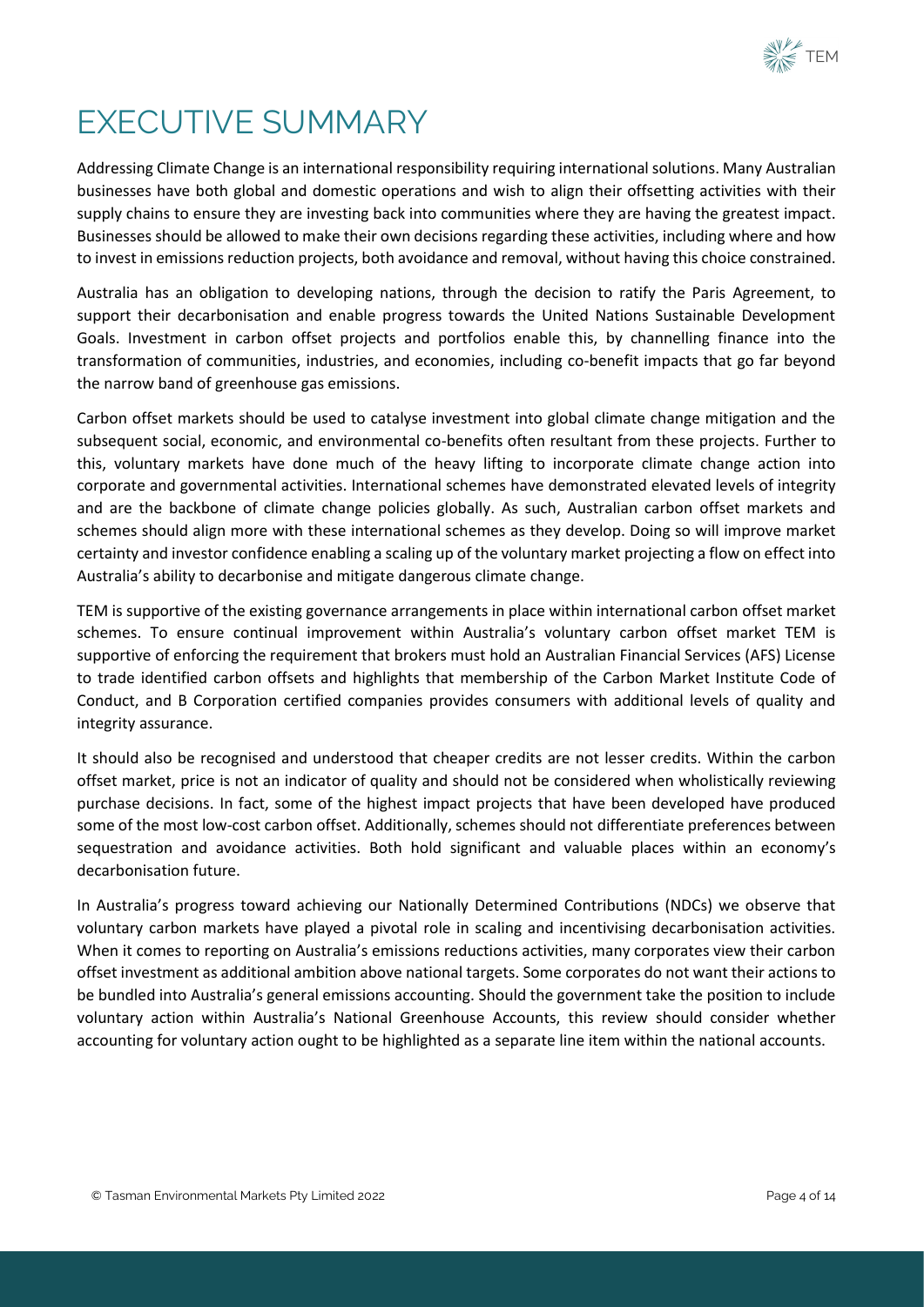

## <span id="page-4-0"></span>GENERAL QUESTIONS

Question 1: What considerations should guide the use of international offsets in Australia?

It is TEM's view that the following principles should drive Australia's engagement with international carbon offset markets.

**1. Addressing Climate Change is an international problem**

Climate change is a global problem. Greenhouse Gas (GHG) emissions do not stay within a nation's borders nor are they emitted by one country alone. Instead, GHG's are spread and emitted across the planet by every nation. To address the problem, emission reductions need to occur globally, and the mechanisms that incentivise emissions reductions, such as carbon offset markets, also need to provide that global impact. Offsets from a range of countries, have the same contribution to global emissions reductions.

Many Australian businesses have operations internationally. International offsets allow these businesses to invest back into regions where they have an operational impact, or to align their offsetting activities with internal Reconciliation Action Plans (RAPs) and Sustainable Development Goals (SDGs). These businesses want to communicate that they are not just sourcing emissions reductions carbon offsets, they want to communicate and demonstrate how they are supporting local communities linked to their supply chains also effectively.

**2. Developed countries must continue to support developing countries to decarbonise**

Through Australia's decision to ratify the Kyoto Protocol and Paris Agreement, Australia has signalled the importance of cooperation and international collaboration through the support of international carbon offset units. Australia's engagement with international carbon offset markets must be consistent with this.

When we begin to look beyond the narrowed focus of GHG emission, the image emerges that carbon offset projects are often located in developing countries because the community and economic co-benefits of doing so have extraordinary impacts. The use of international offsets in Australia's climate change schemes allows for private sector investment to flow directly into these projects and subsequent communities and economies enabling progress towards the sustainable development goals.

**3. Offsets are transformational**

Carbon offsets do not just offset emissions. They enable economic development and transform industries and economies.

Industrialisation. A pathway to economic prosperity, opportunities, and reduced inequalities. Also, often a pathway to increased emissions, pollution and at the detriment of global earth systems. Countries undergoing industrialisation do not have the luxury of relying on the latest, high tech, zero-emissions technologies to do so. The developed world did not progress through their industrial revolution without significant greenhouse gas emissions, and it would be unjust to ask those currently undertaking this revolution to do so without aid, incentives, and technologies transfers. Through investments into renewable energy projects and clean cookstoves businesses enable these economies to emerge, industrialise and experience a life full of possibility while minimising their contribution to climate change.

**4. We need to use carbon markets to catalyse the maximum amount of global investment into climate change mitigation as possible**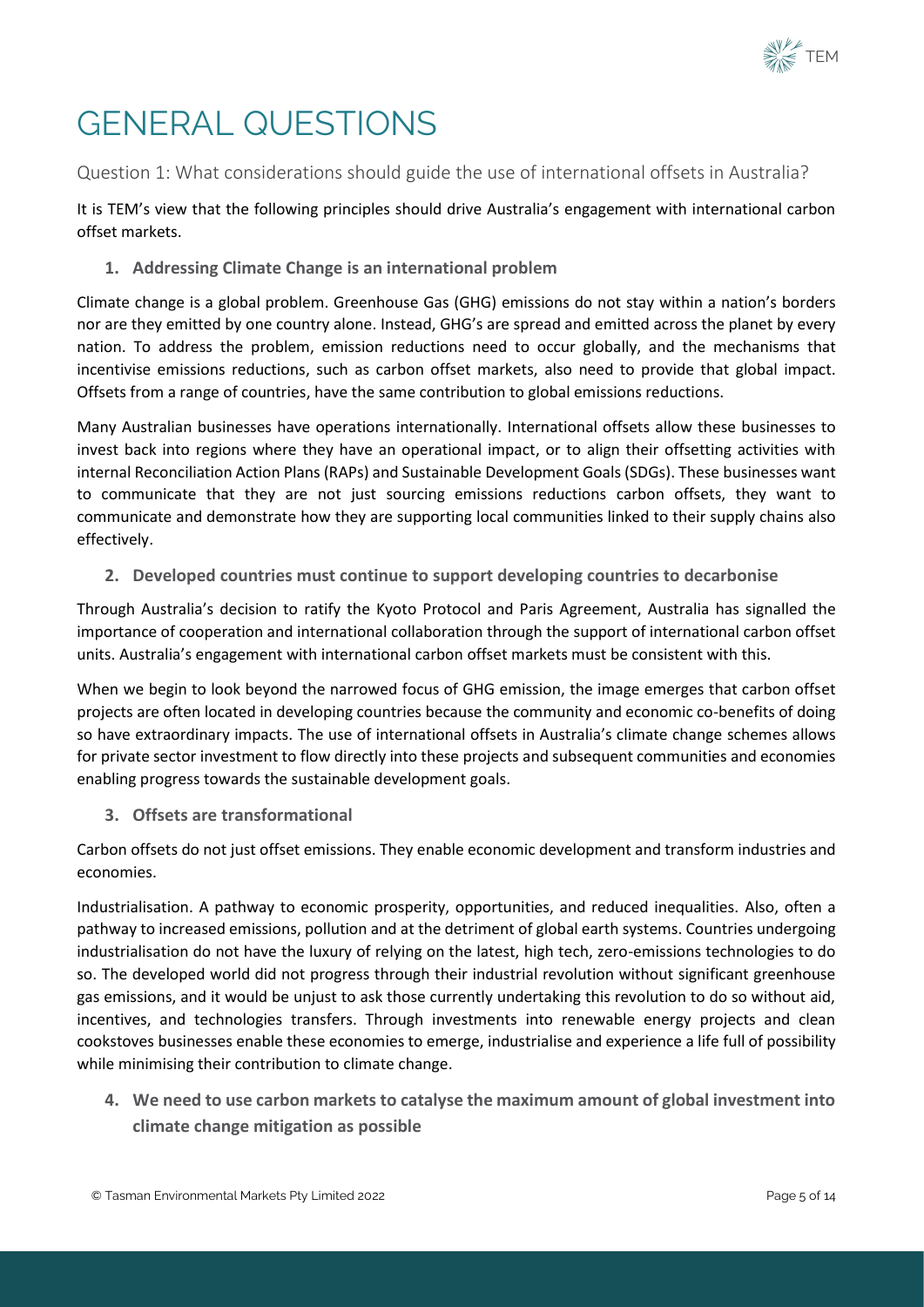

International offsets are an important avenue to catalyse investmentsinto not only carbon, but also into social, environmental, and economic co-benefits for these countries. Supporting the reduction in emissions from developing countries is highly effective in addressing climate change and is a commitment that developed countries, including Australia, have made through their ratification of the Paris Agreement. Maximising investment into these countries' climate change mitigation is best achieved through efficient carbon markets which support investment in developing countries' emissions avoidance and removal projects.

**5. Voluntary markets have done much of the heavy lifting**

Australian voluntary markets have evolved greatly. They have been supported by a strong Climate Active framework that enables high quality international offsets. Moreover, the availability of high integrity international offsets has been a significant factor in this success enabling Australian businesses to blend portfolios of Australian and international carbon offsets to meet market needs and their own considerations.

The ability to choose and blend Australian and international carbon offsets has provided for a remarkably successful voluntary sector that is generating substantial climate benefits. The government should continue to support the development of this low-cost market for consumers and for effective climate change mitigation.

**6. Existing international schemes have high levels of integrity** 

Schemes such as the Clean Development Mechanism (CDM), Verified Carbon Standard (VERRA) and the Gold Standard are robust with well-established procedures for project validation, verification, and auditing. These schemes have demonstrated they are able to continually evolve as markets and technologies evolve, and as community expectations change. These international schemes have, in many ways, lead the way in the continual development of integrity and quality.

**7. Australian carbon markets should align with international schemes**

Alignment between carbon offset schemes improves market certainty, gives investors confidence, and increases transparency. This enables fungibility between schemes making carbon markets more efficient, thus benefiting Australian businesses. Once a business makes a carbon neutrality commitment it is exceedingly difficult for them to go back on that statement. As such, greater market and regulatory stability enables businesses to manage the risks involved with this commitment including price security, availability of supply and due diligence. In turn, this will reduce barriers to market entry and stimulate more voluntary action, scaling the market impact, which results in better outcomes toward Australia's NDC progress.

**8. Price does not equal value or quality**

One of the most repeated myths by market commentators is that low-cost carbon offsets are of poorer quality. This is simply not true. The expertise of the TEM team, while at and prior to TEM, combines years of cumulative involvement into the development and visitation of many projects across the globe. Contained within these projects are some of the most impactful, and some of the most cost-effective carbon offsets. Ever since the European Carbon Market stopped allowing Clean Development Mechanism Certified Emissions Reductions into their scheme, the market for these carbon offset types dried up and the price dropped, we argue these are simple market economics. Many of these projects were transferred into the Voluntary Carbon Market to secure ongoing commercial viability. Over the past year and prior to, some of these prices have increased over 500%. Same projects, same carbon offsets but more demand, equals price increase.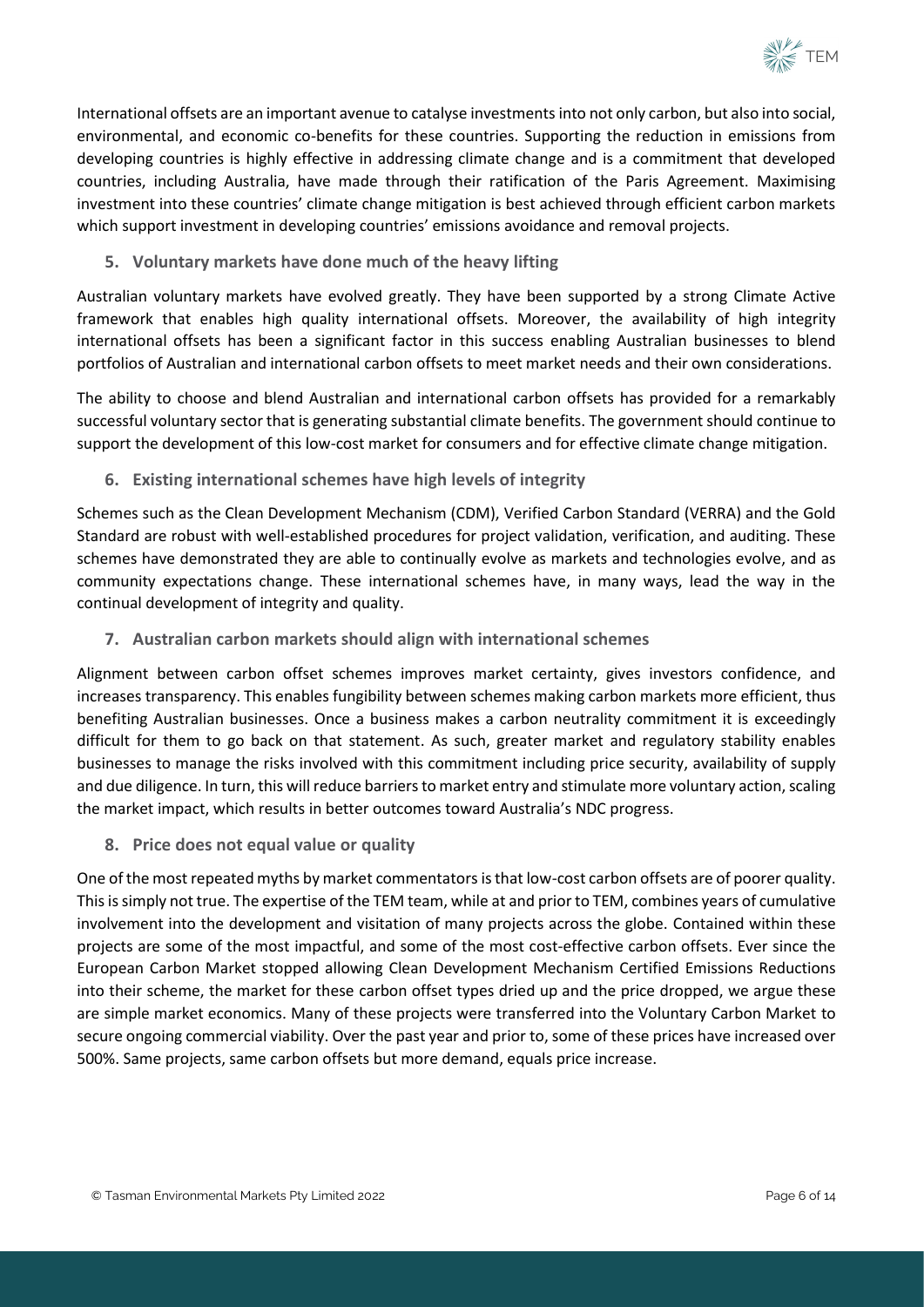

Question 2: What is the role of offsets in Australia's transition to net zero emissions and how might this change over time?

a. Does this vary by offset type (e.g., sequestration vs. emissions reduced or avoided)?

All forms of offset types are important to enable an economy to decarbonise. One type of offset is not lesser than the other and defining one such poses the risk of creating perverse impacts. If only future actions are valued, there is no longer an incentive to sustain historical climate action and environmental protection. Moreover, most avoidance projects will survive well beyond carbon markets, continuing to produce emissions reductions and support sustainable economic development.

It is important, therefore, that schemes such as Climate Active and Indo-Pacific Carbon Offset Scheme (IPCOS), support equal investment into avoidance carbon offsets as they do for removals. Additional restrictions regarding offset types are not required to continue strong investment into sequestration carbon offsets, as more broadly we have seen companies price carbon removal offsets more highly than carbon avoidance offsets. This will naturally underpin more investment into sequestration carbon offset projects.

b. What are the opportunities and risks presented by international offsets now and into the future?

As aforementioned, the opportunities presented by international offsets are numerous. These projects transform economies and livelihoods and enable Australia to align its actions with its obligations as a signatory to the Paris Agreement. All international schemes currently recognised by Climate Active have high levels of integrity in addressing climate change impacts and include provisions to ensure permanence, additionality, measurement, reporting and verification.

Although there have been some recent examples of criticism of international projects (e.g., the recent Australia Institute review of the Kanaka Management Services REDD Project in PNG), we note that such projects rarely, if ever, successfully progress through the validation stage, let alone progress through detailed audit reviews. The Kanaka project cited above is in exactly this position – pre-review and unlikely to progress any further. TEM fully supports the maintenance of high integrity and rigorous validation and auditing processes by Verra and other international offset registries.

### Question 3: Are there lessons to be learned from experience with international carbon markets to date? What are most relevant to this review?

International carbon markets have demonstrated their longevity and their ability to respond to advancements in technologies. International collaboration within carbon markets has brought knowledge, experience, and intellectual strength to the development of core global schemes, such as the CDM, Verified Carbon Standard, and the Gold Standard. These schemes have established a strong baseline for the development of climate change policy globally across all nations and jurisdictions.

We have experienced within international carbon markets that if rules are continually changed and proper consultation does not occur, this has dire effects on the ability for the market to be effective and efficient. As such, alignment with international schemes mitigates against short-term national level decision-making.

## <span id="page-6-0"></span>USE OF OFFSETS BY AUSTRALIAN COMPANIES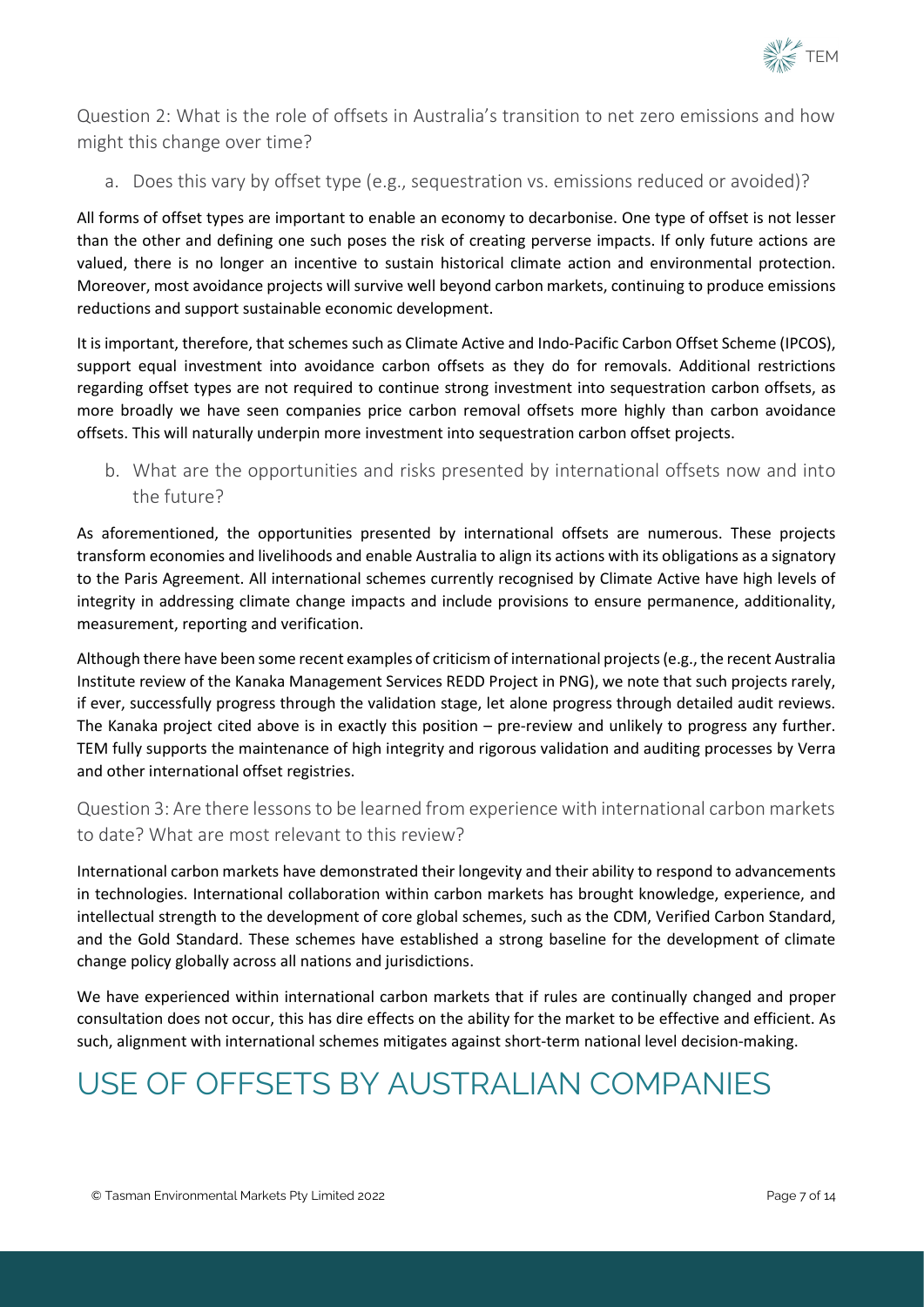

Question 4: Does your company (intend to) use domestic or international offsets and, if so, why?

a. What are the most important factors you (will) consider in choosing which international offsets to purchase?

TEM supports the use of domestic and international offsets through our extensive client base. As Australia's largest buyer of voluntary Australian Carbon Credit Units (ACCUs) and among the largest buyers of high-quality international offsets globally, TEM inherently understands the complexities of the voluntary carbon offset market. It is TEM's position that the integrity of offsets within the carbon offset markets is vital to ensuring extraordinary impact. TEM is satisfied through many years of experience and the trading of millions of international offsets that the existing international schemes have extremely high integrity.

We know that our corporate clients expect a multitude of outcomes from their carbon offsetting portfolios. All our clients consider important factors when constructing portfolios such as the access to and availability of low cost, high integrity units which enable them to tell a compelling story of their impacts and align with both their international and domestic markets and supply chains. It has been important for all our major corporate clients to align their carbon offset portfolios with the company's aims. The ability to access the diversity and depth of choice which international markets offer is vital in enabling this. Businesses do not want their offsetting strategy choices to be unnecessarily restricted.

## <span id="page-7-0"></span>CRITERIA AND STANDARDS

Question 5: What criteria and standards should govern the use of offsets in Australia and under Climate Active in particular? What criteria and standards should be adopted by (Indo-Pacific Carbon Offset Scheme) IPCOS?

a. Should different criteria and standards apply at different scales (e.g., at the method, project, scheme and trading platform levels)?

TEM acknowledges that there may be additional regional development objectives which the Australian government sees merit in pursuing. Considering this, it is TEM's position that IPCOS should align, as much as possible, with existing international offset schemes. Existing schemes provide for integrity, options for cobenefits and options for layering of certification such as Verra's Sustainable Development Verified Impact Standard (SD Vista) and Verra's Climate, Community & Biodiversity Standards (CCBS).

The Climate Change Authority should take caution when imposing additional bespoke criteria and standards beyond what is required in existing schemes as this will increase costs associated with a project thereby lowering the amount of investment into their projects and their valuable co-benefits.

It is TEM's belief that Australia should seek to align the IPCOS scheme with the criteria and standards required by the International Carbon Reduction and Offset Alliance (ICROA) which has extensive experience and promotes best practice in the voluntary carbon offset market. Several Australian corporates already signal their preference to make use of international offsets within the Indo-Pacific region. As such, there are opportunities for the Australian Government to promote the use of regional offsets within the Australian economy without mandating this investment.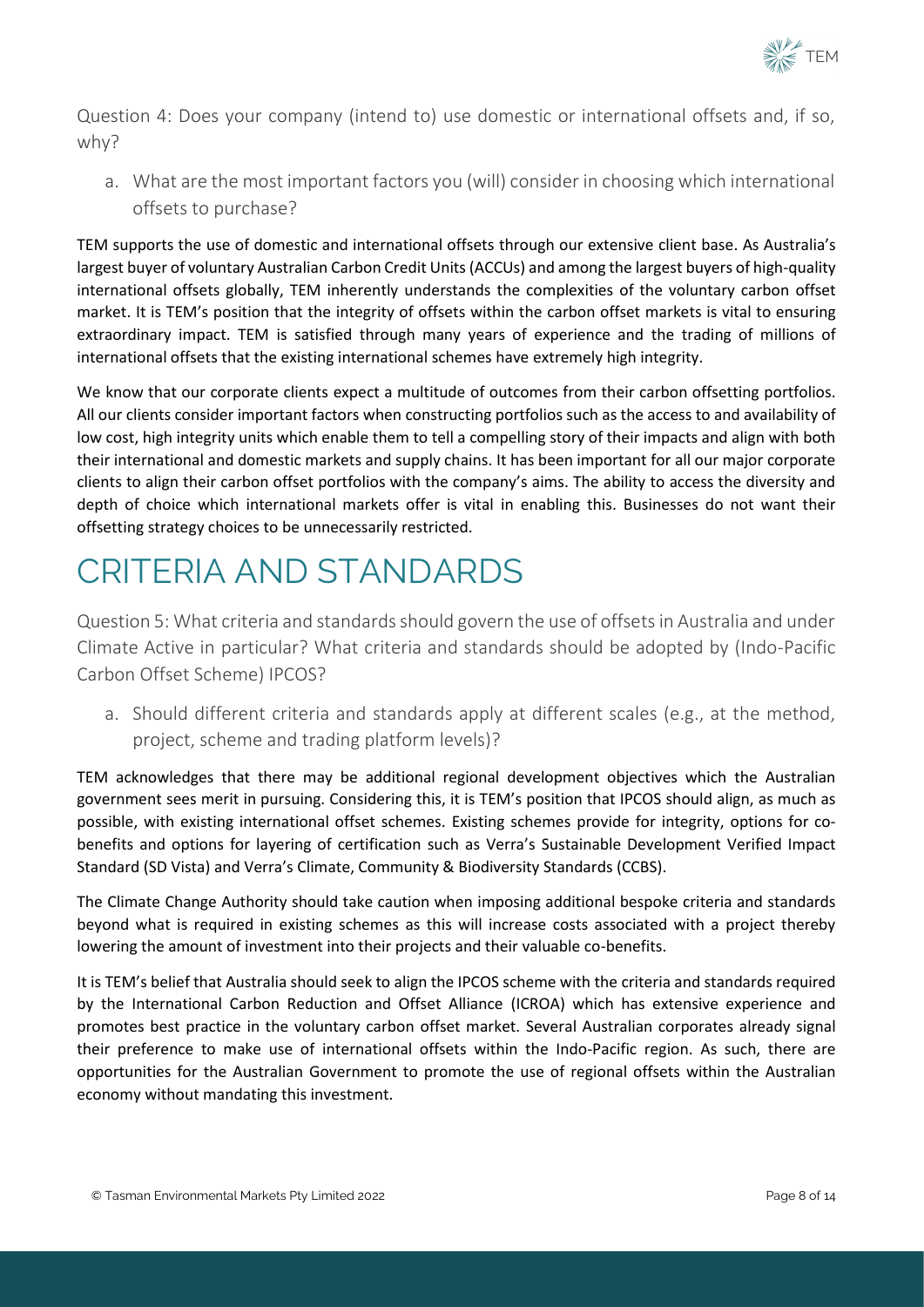

Question 6: What is your view of the criteria and standards currently applied by international offsets programs such as the Gold Standard, the Verified Carbon Standard and the Clean Development Mechanism?

- a. Are there any gaps in the criteria used? What changes and/or additions are needed?
- b. What is your view of the standards applied to ensure an offsets credit represents a real reduction in greenhouse gas emissions (e.g. permanence, additionality, measurement, reporting and verification (MRV) standards)?
- c. What is your view of the standards applied for taking into account co-benefits?
- d. What is your view of the standards applied to avoiding and addressing adverse impacts?

All international schemes have high levels of integrity in addressing climate change impacts and include provisions to address issues of permanence, additionality, measurement, reporting and verification. Additional layers of scrutiny in relation to co-benefits and adverse impacts are available within these schemes through additional accreditation levels. It is appropriate for businesses to be able to make decisions regarding what they want their projects to achieve. Businesses will choose and price those projects accordingly. At the end of the day the core function of carbon markets is to address climate change.

Question 7: Should the age of units (their vintage) be considered in the criteria for eligible offsets in Australia?

In noting that the emissions reductions which have occurred from a project do not diminish with age, it is TEM's view that a rule for Climate Active eligible offsets should have a tail of 10-years which progresses annually. This timeframe enables projects to ensure enough income is generated through the project to cover verification and validation costs and considers the timeframes required for offsets to be generated, monitored, verified, issued, traded, and retired. Furthermore, these projects make investment decisions based on the assumption that they can sell their offsets. To prevent increasing barriers to entry, regulators should ensure clarity and certainty regarding any changes now and into the future regarding changes to vintage requirements.

### <span id="page-8-0"></span>GOVERNANCE ARRANGEMENTS

Question 8: In the context of the Paris Agreement, how important is it to consider the governance and institutional arrangements in place for the generation, trade and use of offsets?

The consideration of governance and institutional arrangements regarding the trade of carbon offsets is particularly important. Most corporates using carbon offsets in Australia act within the voluntary carbon offset market. As such, their purchase and use of carbon offsets are as a reputational product, and these consumers deserve a level of consumer protection. Several industry organisations and legal requirements within the industry ensure the trade of high-quality and high-integrity carbon offset. Climate Active currently has a list of verified and endorsed carbon accounting consultancies who can provide GHG accounting to corporates. Extending this list to cover companies which provide corporates with carbon offset, and ensuring these firms have the following certifications, will help ensure high integrity of carbon offset used within Australia's voluntary carbon offset market: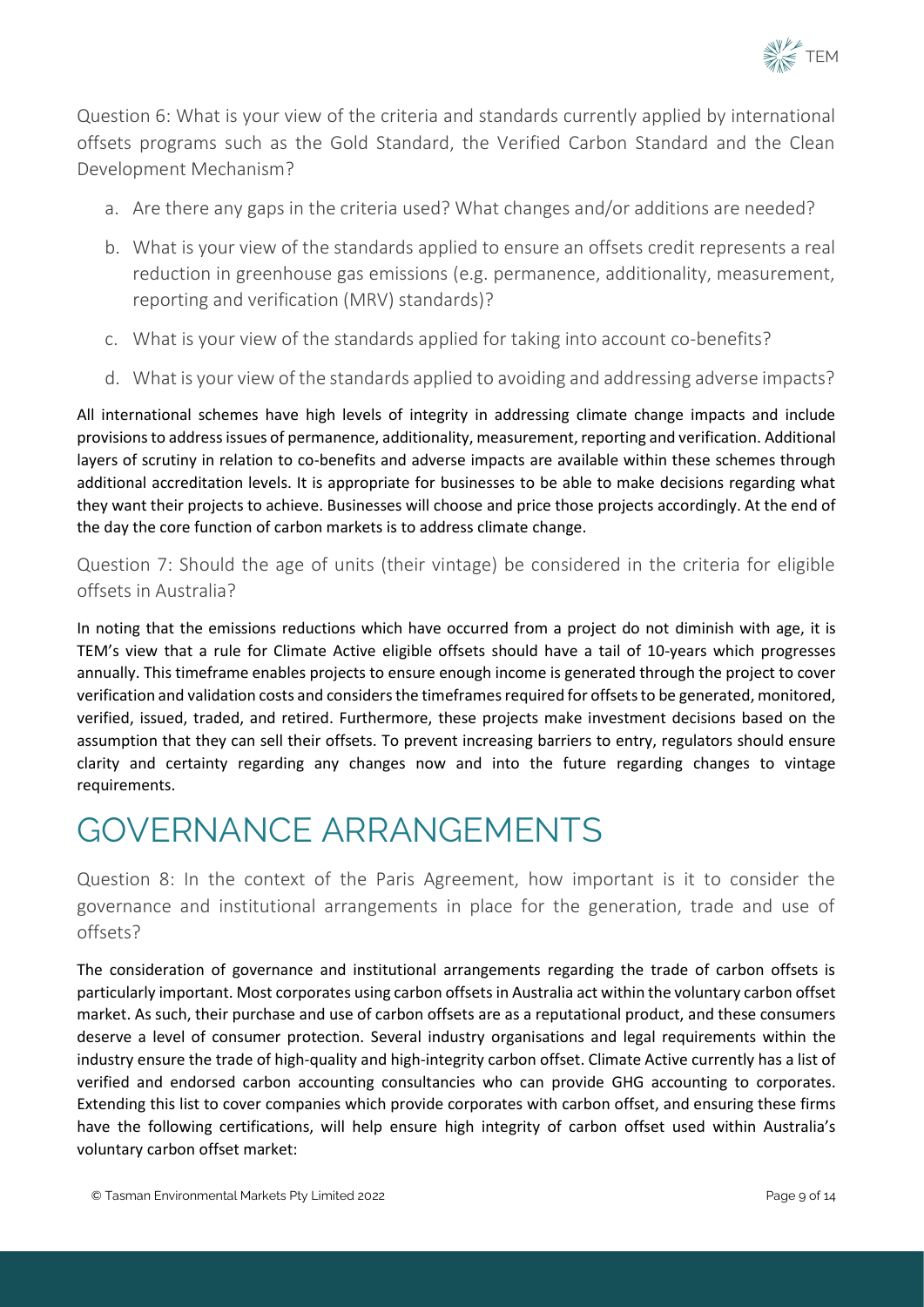

- The Australian Carbon Industry Code of Conduct, administered by the Carbon Market Institute, signatories
- **B** Corp certification
- Australian Financial Service Licence (AFSL) holders

The **Australian Carbon Industry Code of Conduct (the Code),** administered by the Carbon Market Institute (CMI), is a world-leading domestic consumer protection code for Australia's carbon offset industry. This voluntary and industry-led Code aims to promote market integrity, consumer protection and appropriate interaction with carbon offset project stakeholders. Signatories to the Code are committed to developing and conducting their business in line with industry best practice and interacting with their clients and other stakeholders in a professional and ethical manner. As such, the Code ensures that provision of carbon offsets by signatories to consumers are of high quality and high integrity.

**B Corp Certified** companies meet ambitious standards of verified performance, accountability, and transparency on factors from employee benefits and charitable giving to supply chain practices and input materials. To achieve certification a company must: demonstrate high social and environmental performance, make a legal commitment by changing their corporate governance structure to be accountable to all stakeholders, not just shareholders, and exhibit transparency by allowing information about their performance measured against B Lab's standards to be publicly available.

In Australia it is a legal requirement that organisations who sell Clean Development Mechanism (CDM) Certified Emissions Reductions (CERs) and ACCUs hold a wholesale **Australian Financial Service Licence (AFSL)** when selling to wholesale clients and a retail Australian Financial Service License (AFSL) when selling to retail clients. Currently there are companies operating within the carbon offset market, selling CERs and ACCUs, who do not hold an AFSL. Ensuring that all companies operating within the market do so legally is a key step to safeguarding market integrity.

Question 9: What are the key elements of good governance arrangements? Are there elements missing from current offset programs such as the Gold Standard, the Verified Carbon Standard and the Clean Development Mechanism?

TEM works with these organisations extensively and is supportive of the existing governance arrangements in place within these schemes. The governance arrangements existing for climate change are complex, as is the field. These organisations have developed substantive governance arrangements to address this complexity and as market participants we support these structures.

It is TEM's position that part of good governance is ensuring stakeholders understand what these governance arrangements are and that these arrangements are well communicated and clearly defined.

### <span id="page-9-0"></span>CO-BENEFITS

Question 10: How important is it that offsets also produce co-benefits?

a. How important is it that IPCOS produces co-benefits in partner countries?

The primary objective of emissions reductions projects is to mitigate the risks of dangerous climate change. Where possible, and without limiting the volume of emissions reductions achieved, IPCOS should support maximising co-benefits as much as possible.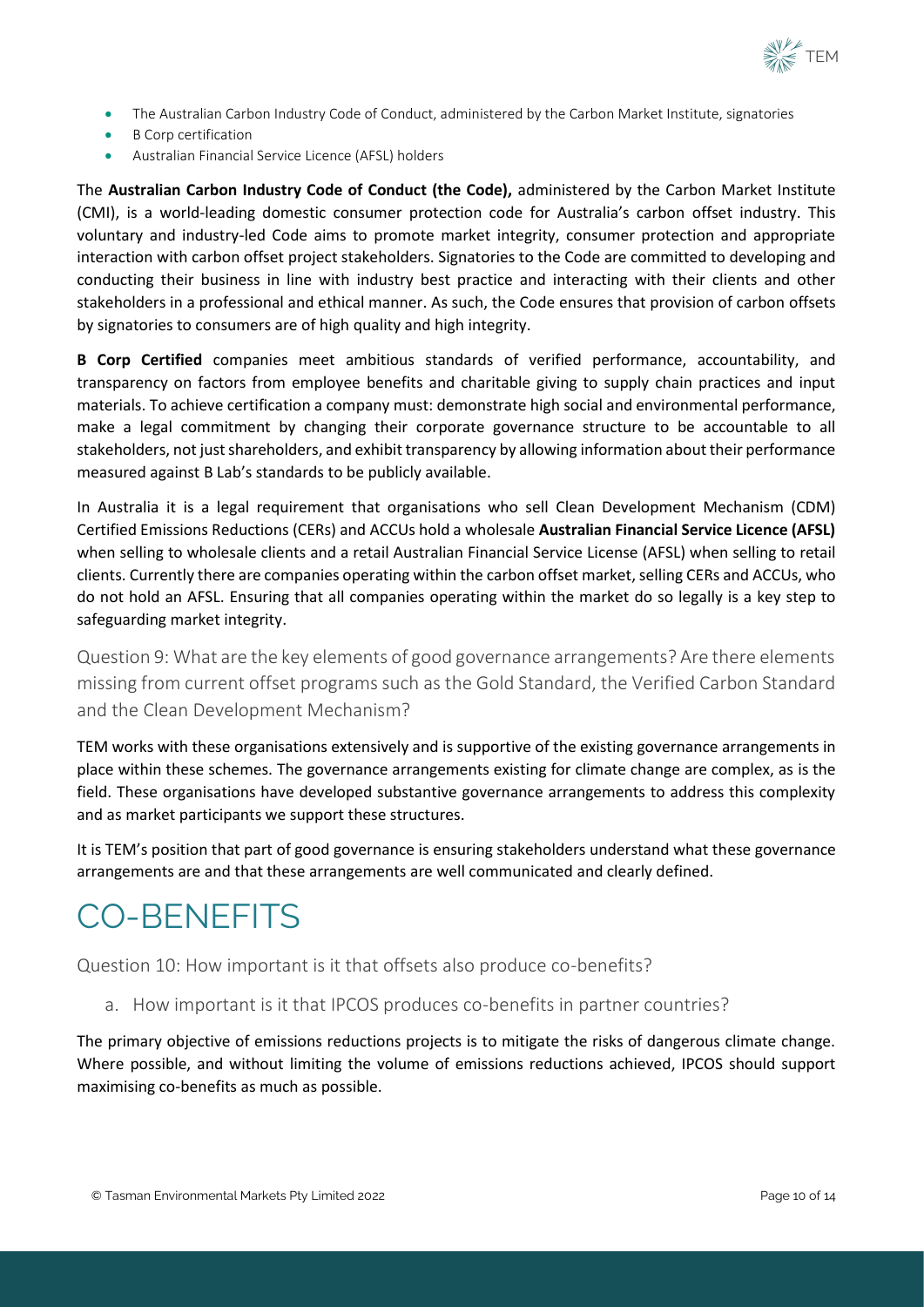

Question 11: What are the range of co-benefits that might result from the production of offsets?

a. Are some co-benefits more valuable than others, if so, which?

Co-benefits are valued differently based on the industry in which the business operates, and the business objectives. Markets should enable businesses to focus on specific co-benefits within their projects so long as the underlying climate change benefits, which enable a project to be registered, are present. However, this should not be a mandated requirement of market participation.

For example, in the remote tropical savannas of northern Australia's Arnhem Land, Aboriginal traditional owners and rangers use customary knowledge and modern tools to accomplish highly sophisticated fire management. In the absence of this, Arnhem Land is prone to extreme, devastating wildfires that damage the landscape including rock art galleries, cultural sites, and biodiversity. Investing in projects such of these enables corporates to align their offsetting activities with their Reconciliation Action Plans (RAPs) and support the continuation of these projects. A corporate wishing to make this alignment with may value such offset higher than others.

b. Are there specific offset activities that might have a particularly positive impact?

### By definition all offset activities have a positive impact. As above, this is dependent on the purchaser.

Question 12: In your view, what are the most appropriate and effective approaches for supporting, recognising and valuing co-benefits associated with offsets, and ensuring the delivery of co-benefit in local communities?

The most appropriate and effective approaches for this are through bespoke schemes such as the additional accreditations which some carbon offset standards have available. So long as there is transparency regarding a projects co-benefits and consistency in defining co-benefits, markets can then accurately price these units.

### <span id="page-10-0"></span>ADVERSE IMPACTS

Question 13: What are the range of adverse impacts that might result from the production of offsets?

Any major transformation of an economy, society and the environment inherently have impacts. There are few transformations which are as substantial as reshaping global economies to address climate change. The world, as per the Paris Agreement, has determined that the impact of not addressing climate change, of a world in which there is dangerous climate change, is worse than any alternative.

Climate change and carbon offset schemes are fundamentally designed to address climate change. There are impacts from the creation of offsets. How these impacts are framed and whether, on balance, they are adverse depends on the lens from which you view these impacts. Unfortunately, in some circumstances this means there may be adverse impacts, but rarely are these of a nature that outweigh the long-term benefits and cannot be overcome with remedial action. Transparency is required around this, and so any adverse impacts should be clearly disclosed in project documentation, so that market participants can price and decide whether to buy these units accordingly.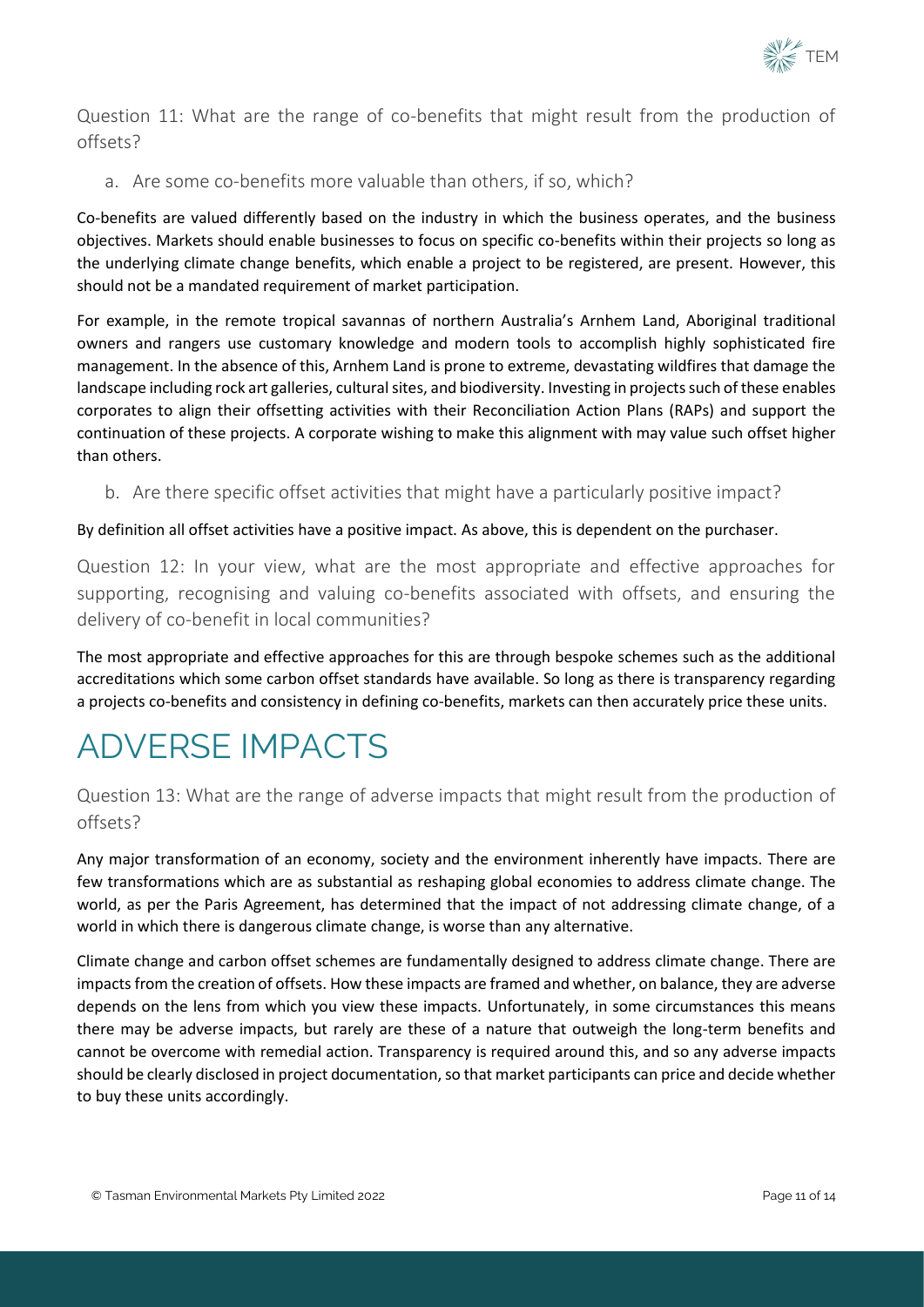

Question 14: What are the most effective approaches or frameworks to avoiding or otherwise managing adverse impacts, if necessary?

a. How can IPCOS best be designed to avoid adverse impacts and address them if they do arise?

### IPCOS should be designed to support climate change mitigation amongst our regional neighbours. Any adverse impacts should be clearly disclosed in documentation.

Question 15: How important is community and stakeholder engagement in avoiding adverse impacts?

Engaging with communities and stakeholders who are likely to be affected by a project is an important consideration to ensure complete understanding on how these stakeholders will be affected.

## <span id="page-11-0"></span>BROADER IMPLICATIONS

Question 16: Does the use of international offsets under Climate Active have any broader implications in Australia? (For example, for other offset schemes, for corporate reporting and for the development of carbon markets and carbon trading platforms).

International offsets are a core part of the transformation of markets to address climate change. As aforementioned, it is TEM's view the following eight principles should drive Australia's engagement with international carbon offset markets. These principles additionally consider the broader implications of the use of international offsets, and are:

- Addressing Climate Change is an international problem
- Developed countries must continue to support developing countries to decarbonise
- Offsets are transformational
- We need to use carbon offset markets to catalyse the maximum amount of global investment into climate change mitigation as possible
- Voluntary carbon offset markets have done much of the heavy lifting
- Existing international schemes have high levels of integrity
- Australian carbon offset markets should align with international schemes
- Price does not equal value or quality

### Question 17: What are the lessons learned from carbon markets to date?

As in any commodity market, uncertainty suppresses growth. Increasing regulatory uncertainty within the Australian Carbon Offset Market would result in constraints in investment into and subsequent action on climate change. In the long term, no one wins when the market is stifled by regulatory uncertainty. Corporates are confused, recent market entrants whose projects only became financially viable with price gains experienced within the last 18 months now must reassess their investments and some pipeline projects may now never eventuate.

Carbon offsets markets enable corporates to put an internal, or de facto, price on carbon. In doing so, corporates become incentivised to reduce their emissions where the cost of doing so falls below the price of purchasing offsets enabling corporate decarbonisation.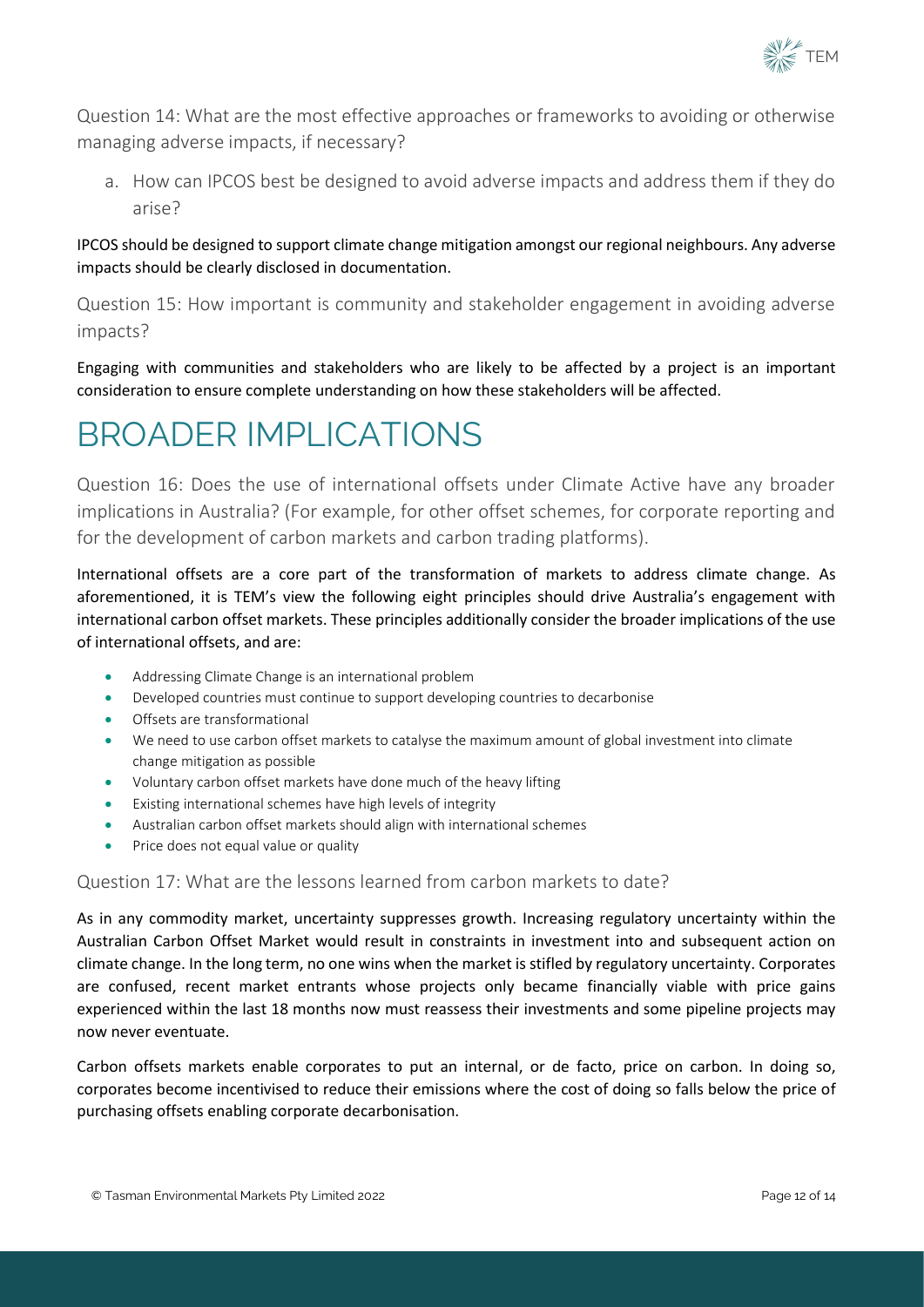

Question 18: Outside of Climate Active and IPCOS, where else might offsets criteria be relevant in Australia? Are there different consideration in those cases?

There are two scenarios to consider in relation to this question.

Firstly, if Australia choses to link its Nationally Determined Contributions (NDCs) to Australia's voluntary carbon offset market, these should only be linked to Climate Active and IPCOS.

Secondly, given the Australian Competition & Consumer Commission's (ACCC's) compliance and enforcement priorities for 2022/23 include environmental claims and sustainability there may be an argument that for a business to make a carbon neutral claim in Australia, this claim must be verified and in line with Climate Active.

Question 19: To what extent should international offsets used by Australian companies towards their targets also count towards Australia's national targets?

Nationally Determined Contributions (NDCs) are reflective of a government's direct action to reduce emissions. The voluntary carbon offset market falls outside of this direct scope and some of our clients do not want their voluntary action to be bundled into Australia's general emissions accounting. Their aims are to contribute to additional ambition above our national targets. However, we do recognise for international offsets there are accounting impacts to different economies. As such, if accounting for voluntary action is required within Australia's national targets, these should be separated from other emissions and policy actions.

### Question 20: Are there other matters the Authority should consider in undertaking the review?

As addressed in the 'Governance Arrangements' response, the Authority should not just examine the use of international offsets within Australia, but instead analyse whether it is more prudent to address which companies are supplying these offsets and the measures they have in place to ensure offset integrity. Carbon offset suppliers who are signatories to the Australian Carbon Industry Code of Conduct, members of the are a B Corp certified company and hold the appropriate Australian Financial Services Licence (AFSL) will, by their own actions, and as required by membership to these associations, ensure that any carbon offset traded within Australia is of the highest integrity.

A review of this nature, while important, also has an impact on market stability and climate change action. As such, any changes implemented because of this review should provide sufficient lead times for markets to adapt. Sufficient lead times allow corporates to adequately cover their exposure to carbon offset market prices and adjust for any forward contracts that may have already been made, for the purposes of procuring carbon offsets over multiple years to meet their Climate Active requirements in the future. For example, 12-month lead times are not sufficient for corporates that have entered into 3-year forward agreements for the procurement of carbon offsets under current Climate Active eligibility rules. This is true even when taking into account the existence of the banking rule (see [Climate Active Technical Guidance Manual](https://www.industry.gov.au/sites/default/files/2020-09/climate-active-technical-guidance-manual.pdf) p.50), as not all corporates are in a position or capable of purchasing and retiring 3-years' worth of their Climate Active carbon offset volume upfront for certain reasons, such as cash-flow restrictions. The ability to forward contract is an extremely important tool for corporates to be able to manage their price exposure and the cost of being Climate Active in a volatile market, and continually changing eligibility rules limit the ability to manage such risk. Any lead times for proposed future changes should be done with recognition of the above in consultation with industry, as should all proposed changes not directly consulted on within this review.